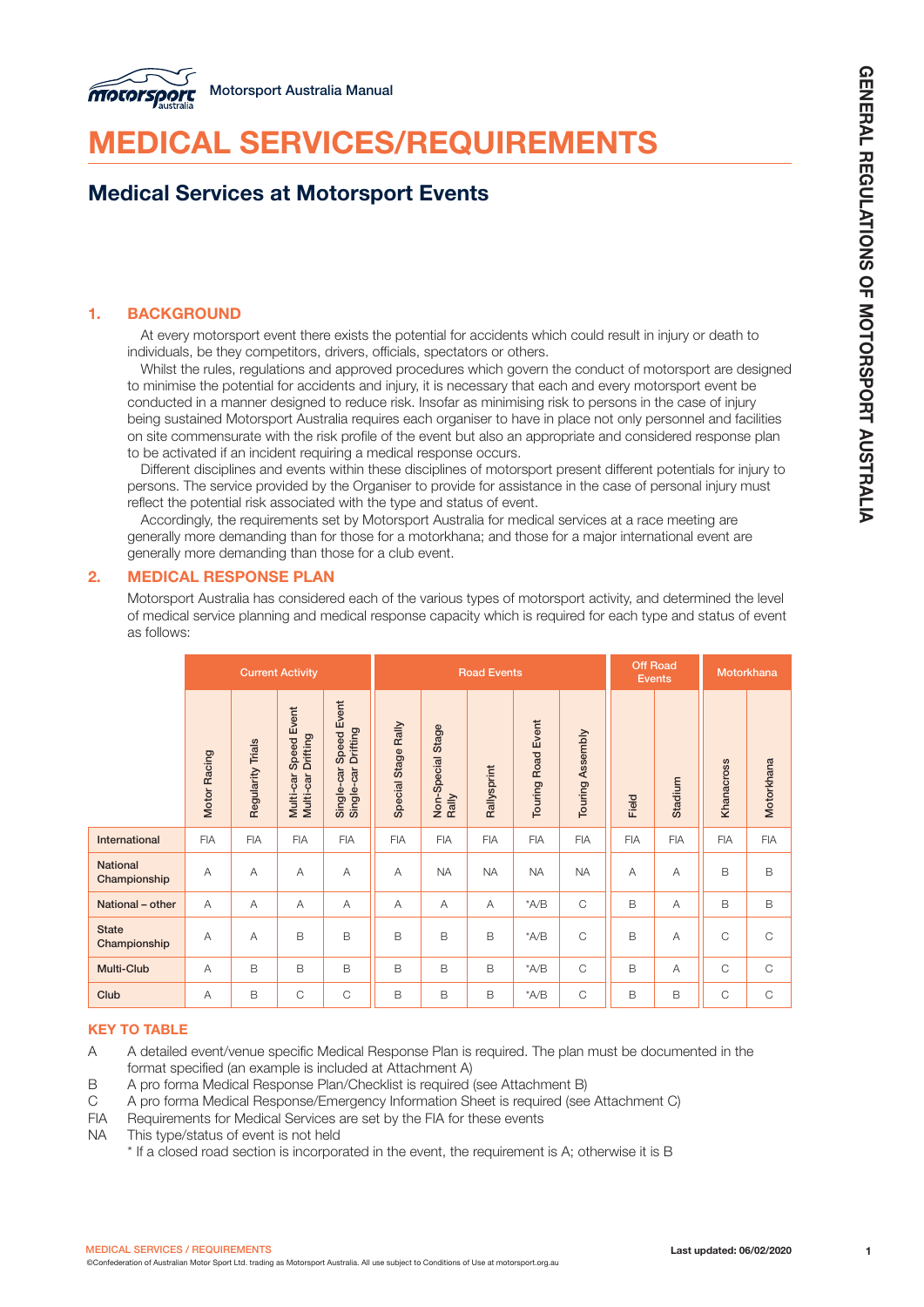The Medical response plans and the resources required to give effect to the Plan are not considered overly onerous on organisers and reflect common sense and community standards.

The objective of the plan is to ensure that proper planning and forethought have been undertaken prior to the conduct of an event and to guide the practical response to any incident resulting in injury that may occur during an event.

# 3. SPECIFIC REQUIREMENTS

In addition to the requirements of the Medical Response Plan appropriate for the status of the event as outlined above, Motorsport Australia requires that various types and status of events meet specific additional requirements as follows:

# 3.1 RACE MEETINGS

# 3.1.1 General

At each meeting there must be a medical service which is able to provide at the scene of any incident within the minimum possible time, appropriately skilled personnel and equipment to assess and treat any injured or potentially injured competitor or official. Such personnel and equipment must be either in a suitable vehicle to enable them to reach the scene or so deployed that access can be gained to any scene on foot. An efficient radio communication system is essential to this response.

Following assessment and initiation of treatment at the scene, a suitable vehicle must be available to transport patients including those on a stretcher to the circuit Medical Centre while ensuring that the level of care initiated at the track side is maintained during transport.

On a trial basis, as an alternative to the prescriptions in 3.1 the requirements of the Motorsport Australia Alternative Medical Services/Requirements may be utilised for the following race meetings:

- National Championship;
- National Historic;
- Non-International race meetings at Mt Panorama, and
- Muscle Car Masters at Sydney Motorsport Park.

Note: that for race meetings of Supercars status the provisions of Motorsport Australia Alternative Medical Services/Requirements do not apply. For race meetings which include a race entered on the FIA calendar the relevant regulations of the FIA (see FIA Appendix H) will apply.

*To access the Motorsport Australia Alternative Medical Service Requirements refer to: General Regulations of Motorsport Australia on the Motorsport Australia Manual – motorsport.org.au/regulations/manual*

### 3.1.2 Medical Centre

A Medical Centre must be provided at each circuit. It may be a permanent or a temporary building. It must be readily accessible from the track and have ready access to public roads for subsequent transport of patients to hospital. It must be so situated to ensure security and privacy.

The Medical Centre must be so constructed that patients on stretchers can be readily taken into and out of the centre and must contain adequate space and an appropriate clinical environment for further assessment, treatment, stabilisation, and preparation for transport. It must include climate control, specialised lighting and hot water supply.

The Medical Centre must be also able to accommodate ambulatory patients and have facilities for the assessment of fitness to compete.

#### 3.1.3 Communications

Communication facilities must include radio communication with the trackside and with Race Control. A direct telephone line for contact with the receiving hospital is necessary.

#### 3.1.4 Personnel

#### *3.1.4.1* Medical Officer/s

At each meeting at least one medical practitioner who is registered in Australia shall be appointed and on duty during any track activity. A medical practitioner shall be appointed as the Chief Medical Officer (CMO). The CMO shall have full responsibility for the organisation and operation of the medical services. At each meeting of Major National status there shall be at least two medical practitioners appointed. For an international meeting, refer to FIA regulations. The CMO shall be responsible to determine any question of medical fitness to compete in respect of NCR 140 and 175.

#### *3.1.4.2* Paramedical Personnel

Initial trackside response may be provided by paramedical personnel, qualified in Advanced Life Support, who are authorised by a statutory authority to initiate Advanced Life Support treatments. The CMO shall be responsible for the deployment and operation of the medical service under the authority of the Clerk of the Course. Paramedical personnel are not authorised to determine medical fitness to compete.

#### *3.1.4.3* Alternative for Club, Multi-Club or State Championship race meetings

As an alternative to 3.1.4.1 (above), it is permitted to conduct a meeting of Club, Multi-Club or State Championship status without a CMO. At least two medical professionals having current specialised skills in Advanced Life Support shall be appointed and on duty during any track activity. An example of appropriate training would be authorisation by the relevant statutory authority to: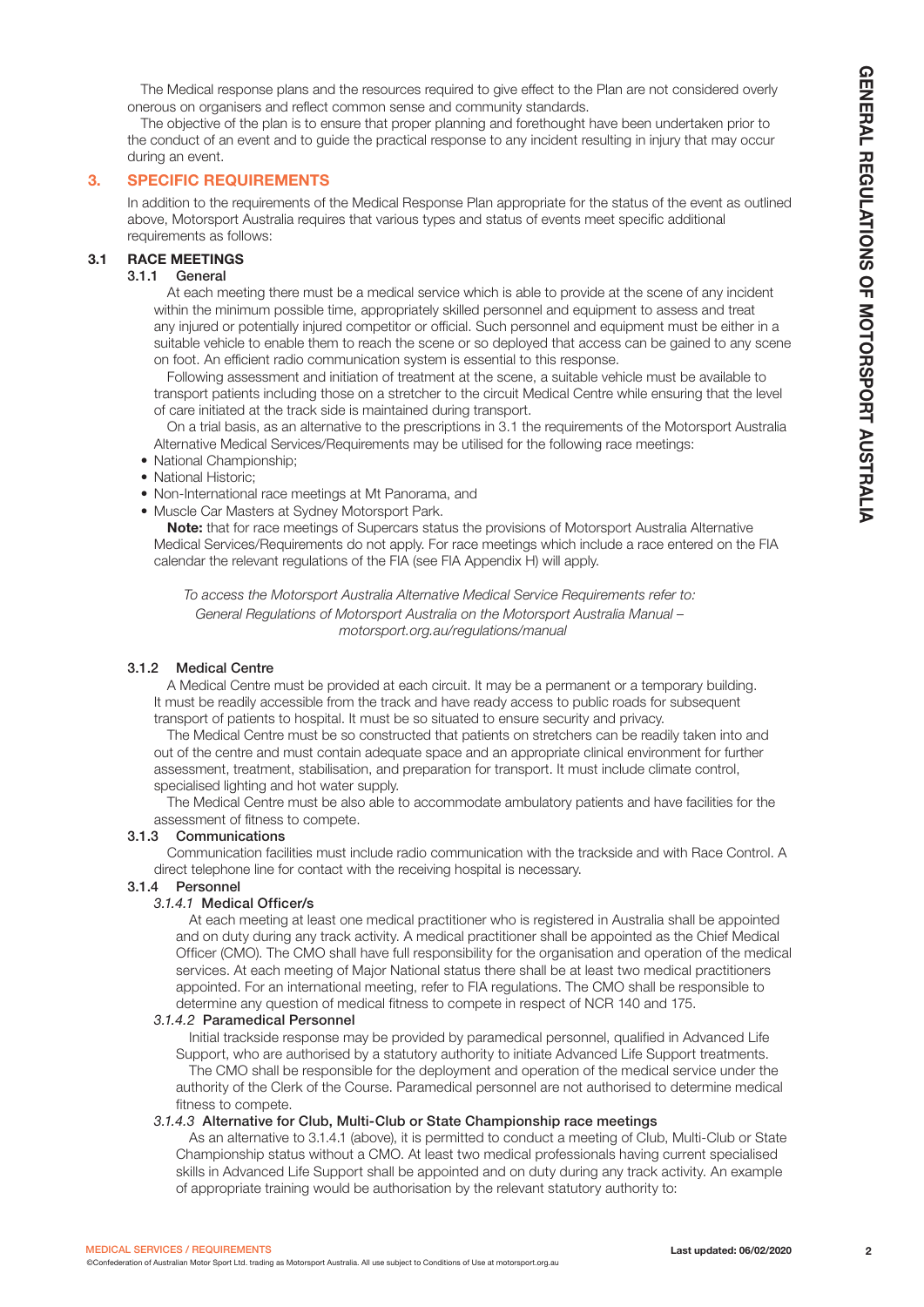- act as an ambulance paramedic and to initiate Advanced Life Support treatments and,
- operate equipment commensurate with their competencies for initial assessment and the treatment of patients and their care during transport.

If this option is adopted, the provisions of Article 3.1.4.1 will not apply in respect of determinations in regard to medical fitness to compete.

The responsibility for the organisation and operation of the event's medical services shall lie with the Clerk of the Course who shall discharge this responsibility in consultation with the paramedics on site.

If the alternative to a CMO, as prescribed in Article 3.1.4.3 is implemented, the following additional restrictions shall apply:

(a) The driver of any vehicle which is involved in an incident resulting in:

- car-to-car contact
- car-to-barrier contact
- any form of rollover

which renders the vehicle unable to continue in the session or race, will be considered to have retired from the remainder of the day's activities.

- (b) Any driver meeting the criteria in 3.1.4.3 (a) may be permitted to continue to participate in the meeting following the incident with the approval of the Clerk of the Course who shall consider such permission only following the receipt of a written report from a registered medical practitioner. The Clerk of the Course shall report any decision(s) to the Stewards of the Meeting.
- (c) A medical professional complying with this article must be stationed in a Medical Intervention Vehicle (MIV) (see Article 3.1.5.3) located at or near the pit lane entry to the circuit. The medical professional must be in communication with Race Control at all times. The MIV shall only move onto the circuit on instruction from Race Control.
- (d) The Medical Response Plan shall specifically note these alternative arrangements.
- (e) The alternative arrangement shall be advised in the Supplementary Regulations. If the medical arrangements change, after the publication of Supplementary Regulations, the conditions of NCR 69 must be applied.

#### 3.1.5 Vehicles

#### *3.1.5.1* Ambulances

For each meetings each ambulance shall have radio communication with Race Control and the Medical Centre. For each meeting of National Championship or higher, there must be present at all times at least one ambulance legally authorised to transport patients on public roads under emergency conditions.

#### *3.1.5.2* Patient transport vehicles

For each meetings other than that identified in Article 3.1.5.1 or otherwise approved by Motorsport Australia, there must be present at all times at least one vehicle equipped to the standard of an ambulance.

#### *3.1.5.3* Medical Intervention Vehicles (MIVs)

An MIV is a vehicle used to convey medical personnel and equipment to the scene of any incident where a medical response may be required. The MIV must be suitable to be driven on the track during competition and must be driven by a suitably skilled and experienced driver.

The MIV driver and medical personnel shall remain in the vehicle at all times during practice, qualifying and racing. Where more than one MIV is necessary to ensure adequate response times to any scene on the circuit they should be positioned in consultation with the Clerk of the Course and (where appropriate) the CMO.

Each MIV must have radio communication with Race Control and with the Medical Centre.

#### 3.1.6 Medical Equipment

At each meeting medical equipment to support the level of medical, paramedical, ambulance and first aid facilities designated for the meeting shall be provided.

The equipment must be adequate to deal with the range of injuries likely to be encountered and be commensurate with the skills of and be familiar to the medical or paramedical personnel using it.

Ideally all equipment should be supplied and maintained by the attending doctor/s or paramedic/s as a part of an arrangement with the race organiser. Equipment for the Medical Centre should be provided and maintained under a similar arrangement.

### 3.1.7 General

At each meeting no practice, qualifying or competition may commence unless the specified medical officer/s, paramedical personnel, ambulances, other vehicles and equipment are in attendance. If during a competition the required personnel or vehicles have left the circuit then practice or competition must be suspended until the required personnel and vehicles are again present.

#### 3.1.8 Medical Response Plans

The pro forma medical response plan for meetings (see Attachment A) is designed to prompt consideration by organisers of the skills, resources and procedures which will be required to provide effective medical response capacity at an event and to provide an indication of how the medical response system will operate in a practical way. Each meeting is required to lodge a completed copy of the Medical Response Plan prior to receiving a permit.

However, if an organiser of a meeting plans to conduct more than one meeting of the same status and at the same venue, they may lodge a common Medical Response Plan if the contents of that plan, following review at suitable intervals, remains unchanged during a calendar year.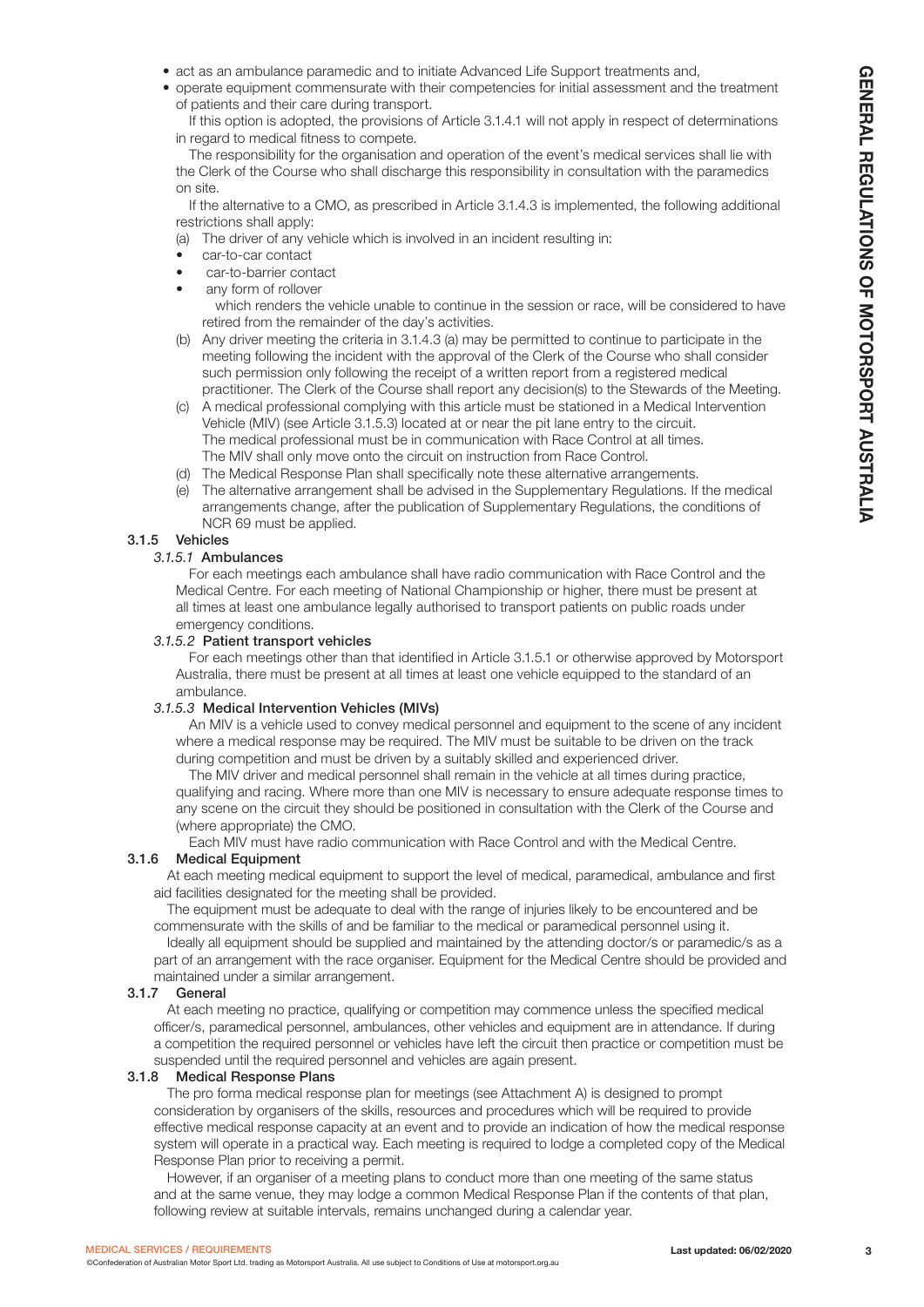#### 3.1.9 Medical service for the Public at Race Meetings

Each meeting of Major National status shall be provided with a medical service separate from and complementary to, the service organised for the on-track activities and which conforms to the civil legislation relevant to the state.

The CMO shall be responsible for the trackside medical services and must approve the separate and independent medical service provided for the public.

Even if the medical service intended for the public is organised by a different body to that provided for the track, it must remain under the supervision of the CMO of the event. The details of the public service must be included in the Medical Response Plan for the event.

No vehicle from the public medical service may enter the competition area of the race track without authorisation from Race Control.

#### 3.2 ROAD EVENTS

For each Australian Rally Championship events, the Medical Requirements are defined in Medical and Safety Requirements in Part 3 of the Australian Rally Championship Regulations as approved by the Australian Rally Commission (ARCom).

For a Tarmac Rally, the Medical Requirements are defined in the Tarmac Rally Standing Regulations. For a Touring Road Event, the Medical Requirements at each special test are either:

- (a) the requirement for each special test were it to be run as a 'stand alone' event of the equivalent status or as outlined in the Touring Road Event Regulations; or
- (b) those defined in the Medical and Safety Requirements of Part 3 of the Australian Rally Championship Regulations.

The medical requirements of certain events may require individual assessment and shall be determined in conjunction with the ARCom, the National Medical Advisory Committee and the Event Organisers.

Specific requirements for other road events shall be the subject of consideration by ARCom and the National Medical Advisory Committee. As an interim measure, State Council may approve medical requirements for road events where standards have not yet been set by ARCom. In this case, requirements for specific events will be available from State Offices.

# 3.3 OFF ROAD EVENTS AND SPEED EVENTS

# 3.3.1 Club and Multi-Club Level Off Road Events and Speed Events

At least one Patient Transport Vehicle shall be provided. Consideration should be given to the terrain of the venue. The vehicle must have adequate space for at least one stretcher and an attendant adjacent to the stretcher; a crew (apart from the driver) of at least one first aid attendant qualified in basic life support competencies and the appropriate equipment for initial assessment and treatment of patients and their care during transport consistent with their competencies.

#### 3.3.2 State and National Level Off Road Events and Speed Events

- *3.3.2.1* At least one Patient Transport Vehicle equipped to the standard of an ambulance with at least one stretcher, a crew of medical professionals, at least one of whom must have specialised skills in Advanced Life Support and on duty during any track activity. An example of appropriate training would be the authorisation by the relevant statutory authority to:
- act as an ambulance paramedic and to initiate Advanced Life Support treatments and
- operate equipment commensurate with their competencies for initial assessment and treatment of patients and their care during transport.

This Patient Transport Vehicle must be authorised by the relevant State authority to transport patients on public roads.

*3.3.2.2* Where medical personnel and equipment are to be conveyed to the scene of any incident, the vehicle must be suitable to be driven on the course during competition and must be driven by a skilled and experienced driver.

#### 3.4 OTHER EVENTS

All other events, such as motorkhanas, should be the subject of a Medical Plan/Emergency Information Sheet approved by the Motorsport Australia office which issues the permit for the event. Depending on the event type and location, that plan should be in accordance with Attachment C hereto (Medical Response/Emergency Information

# Sheet).

# 4. PLANNING OF MEDICAL SERVICES AT MOTORSPORT EVENTS

#### 4.1 MEDICAL RESPONSE PLANS

The pro forma medical response plans provided elsewhere in this section are designed to prompt consideration by organisers of the skills, resources and procedures which will be required to provide effective medical response capacity at an event and to provide an indication of how the medical response system will operate in a practical way.

#### 4.2 STANDARDS

Event organisers are encouraged to meet standards higher than the minimum requirements for their particular event. In planning medical services, organisers should give consideration to the following:

- An effective medical service must be able to provide, at the scene of any incident within the minimum possible time, appropriately skilled personnel and equipment to assess and treat any injured or potentially injured person.
- A suitable vehicle (see specific requirements for some events) to enable the personnel to reach the scene. Alternatively, personnel could be so deployed that they can readily reach any scene on foot.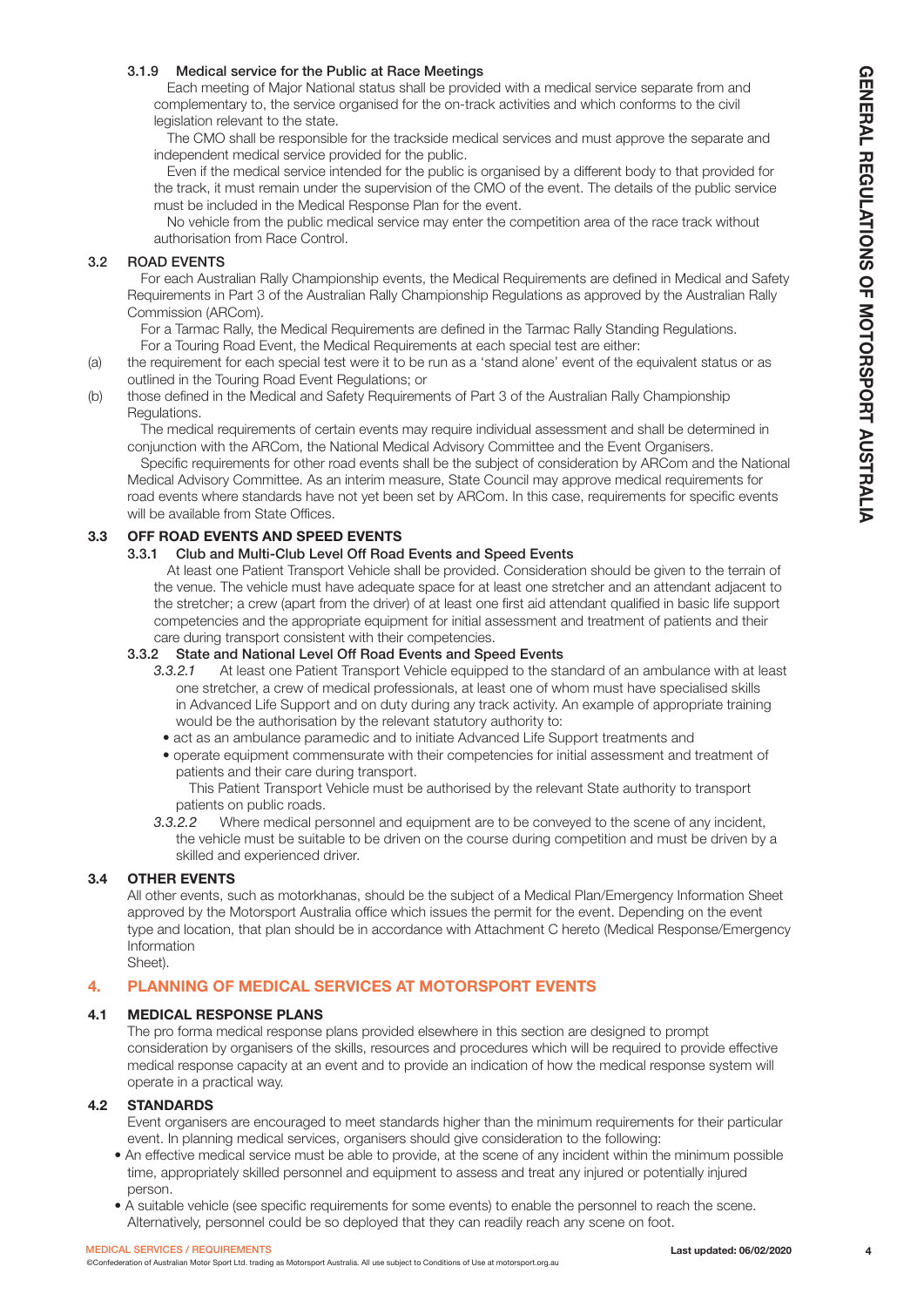- A communication system is essential to successful response. This system will need to reflect the size and nature of the venue and the complexity of the medical plan.
- A "Medical Centre" may be a suitable vehicle or a permanent or temporary building accessible from the course, and to the public road to enable transport of patients to hospital.
- The Medical Centre will be staffed by appropriate people with direct contact with the CMO.

# 5. MEDICAL EQUIPMENT

- At all events medical equipment is required to support the level of medical, paramedical, ambulance and first aid personnel and facilities designated for the meeting.
- The equipment must be adequate to deal with the range of injuries likely to be encountered and be commensurate with the skills of, and be familiar to, the medical or paramedical personnel using it.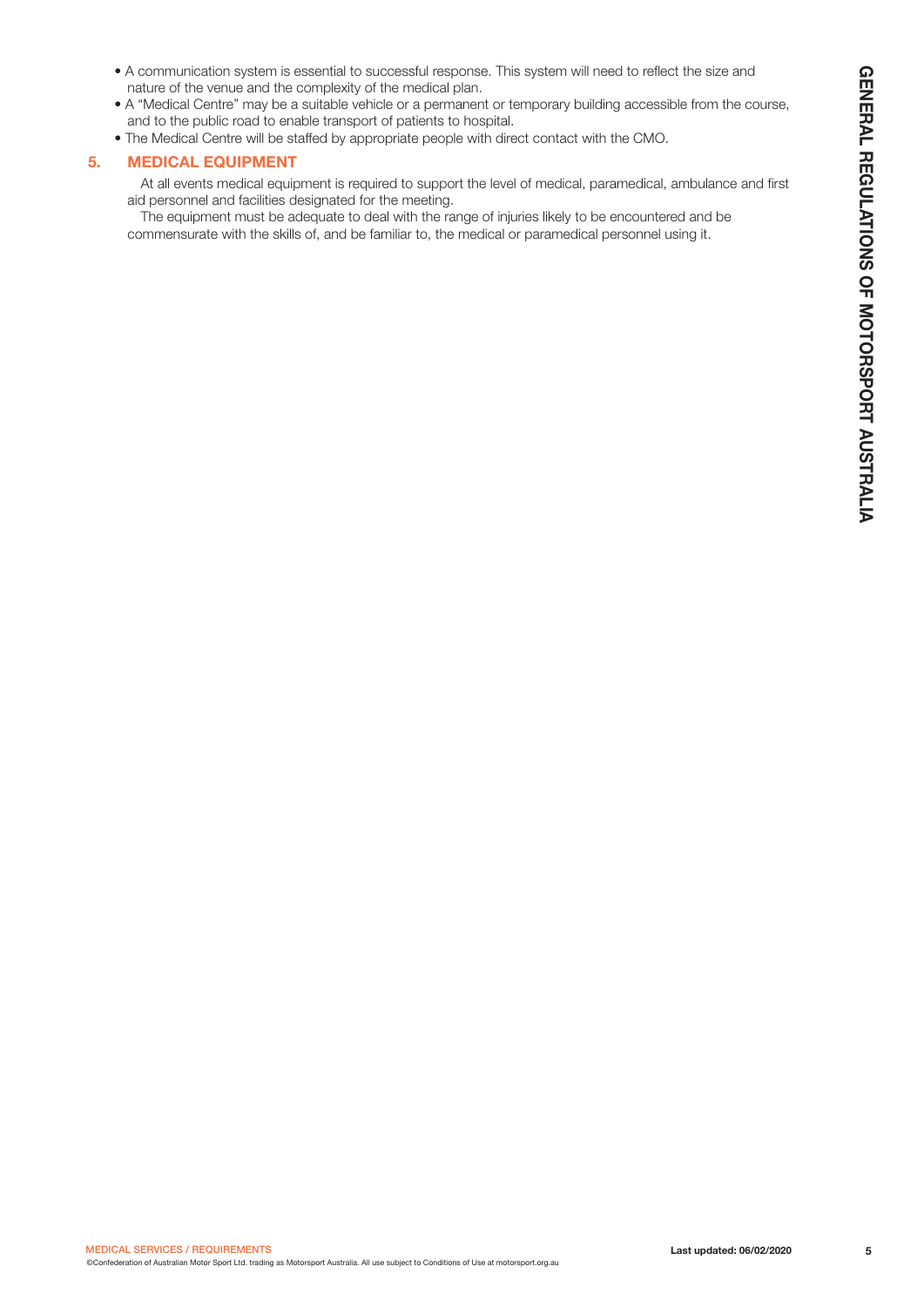# ATTACHMENT A – Example Medical Response Plan

# 1. PURPOSE

The purpose of the Medical Response Plan is to ensure that appropriate and compliant medical service to support this event has been considered by the Organisers in consultation with the Chief Medical Officer (CMO) in order to provide a structure whereby medical and/or paramedical personnel with the necessary skills and equipment can reach the scene of any incident in order to ensure that any patients receive optimal care.

This Medical Response Plan is also used as a communication tool and shall be provided to each key event Official prior to the event, including:

- Clerk of the Course
- Secretary of the Meeting
- Stewards
- Team Chief/s
- All medical personnel
- All MIV team personnel

*(Include others whom you believe ought to be aware of or are involved in the emergency processes at this event)*

A copy of this Medical Response Plan is available at:

- The Medical Centre
- Race Control/Headquarters
- Secretary of the Meeting's Office

# 2. PERSONNEL

- The CMO is in charge of all medical services and is responsible to the Clerk of the Course.
- A minimum of [ *insert the number* ] other medical officers will be present and on duty during any on-track activity (note: if there will be no other Medical Officers (ie, Doctors) present, delete this paragraph).
- [ *Insert the number* ] paramedics as staff of ambulance vehicle/s will be present and on duty during any on-track activity.
- Paramedic/s and a driver in each MIV *(if there will be no other paramedics in MIVs present, delete this paragr*aph).

# 3. VEHICLES

- A minimum of one MIV will be present at all times when any on-track activity occurs.
- [ *Insert the number* ] ambulance/s, one of which [ is/is not ] authorised to transport patients under emergency conditions on public roads, will be present at all times during practice and racing.
- If an ambulance (where required) leaves the circuit it will be replaced by another from [ *identify where the*  replacement ambulance will be sourced from and insert I and will be expected to arrive at the circuit within [ *insert the number* ] minutes. The replacement ambulance shall be in place at the venue before any competition activity is resumed.

# 4. DEPLOYMENT

# (a) Personnel

- The CMO is located either in Race Control, the Medical Centre or in an MIV (in which case they shall maintain constant radio contact with Race Control and with the Medical Centre).
- [*Insert the level of staffing of the MIV(s), eg, a medical officer, paramedic and driver* ] crew each MIV.
- [ *Insert the level of staffing of the Medical Centre, eg, a medical officer and paramedic* ] staff the Medical Centre.
- Each ambulance has a crew of two paramedics.

# (b) Vehicles

- The MIV will be stationed at Pit Lane Exit with rapid access to the track.
- Other MIV/s will be stationed at [ *insert locations, eg, Turn 9, driver's left* ].

# 5. THE MEDICAL CENTRE

• The Medical Centre is located at [ insert where the Medical Centre is located, eg, Pit Lane Entry ]. It is readily accessible from the track and has dedicated all-weather road access to the public road. It has a security fence with a lockable gate. It complies with Appendix T to the NCR.

# 6. EQUIPMENT

The MIV/s and Medical Centre are equipped to provide [ *insert the appropriate level of life support to be provided, eg, Advanced Trauma Life Support* ].

Each ambulance is equipped to maintain patient care during transport.

# 7. COMMUNICATION

A dedicated radio channel links all medical facilities and personnel with Race Control. A direct telephone line links the Medical Centre to General Hospital and to the Trauma Centre.